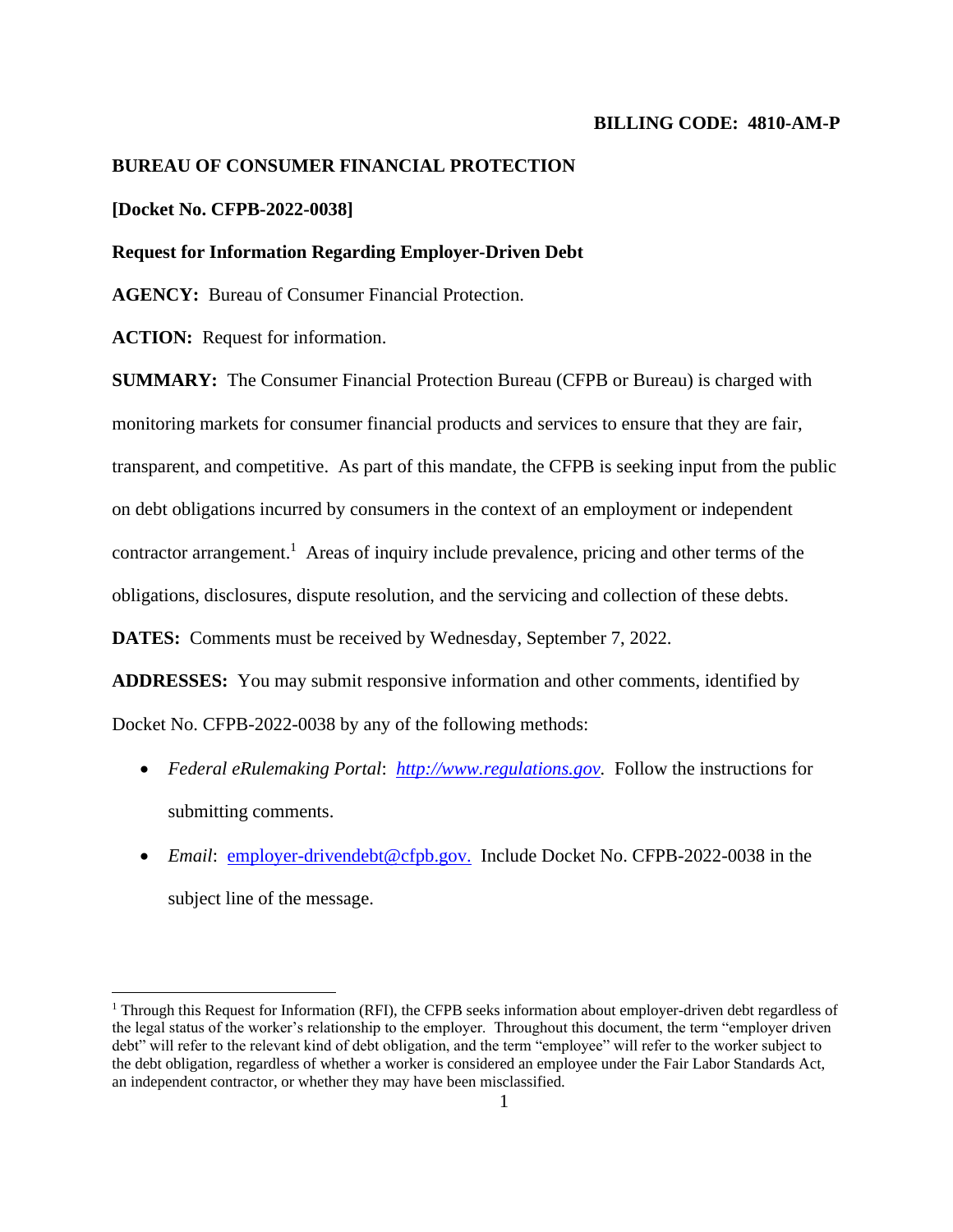• *Mail/Hand Delivery/Courier*: Comment Intake—Employer-Driven Debt RFI, Consumer Financial Protection Bureau, 1700 G Street, NW, Washington, DC 20552. Please note that due to circumstances associated with the COVID-19 pandemic, the Bureau discourages the submission of comments by hand delivery, mail, or courier.

*Instructions*: The Bureau encourages the early submission of comments. All submissions must include the document title and docket number. Because paper mail in the Washington, DC, area and at the Bureau is subject to delay, commenters are encouraged to submit comments electronically. In general, all comments received will be posted without change to *[http://www.regulations.gov](http://www.regulations.gov/)*. In addition, once the Bureau's headquarters reopens, comments will be available for public inspection and copying at 1700 G Street, NW, Washington, DC 20552, on official business days between the hours of 10 a.m. and 5 p.m. Eastern time. At that time, you can make an appointment to inspect the documents by telephoning 202-435-7275.

All submissions in response to this Request for Information (RFI), including attachments and other supporting materials, will become part of the public record and subject to public disclosure. Proprietary information or sensitive personal information, such as account numbers or Social Security numbers, or names of other individuals, should not be included. Submissions will not be edited to remove any identifying or contact information.

**FOR FURTHER INFORMATION CONTACT:** Emma Oppenheim, Director's Front Office, at (202) 297-7515. If you require this document in an alternative electronic format, please contact *[CFPB\\_Accessibility@cfpb.gov](mailto:CFPB_Accessibility@cfpb.gov)*.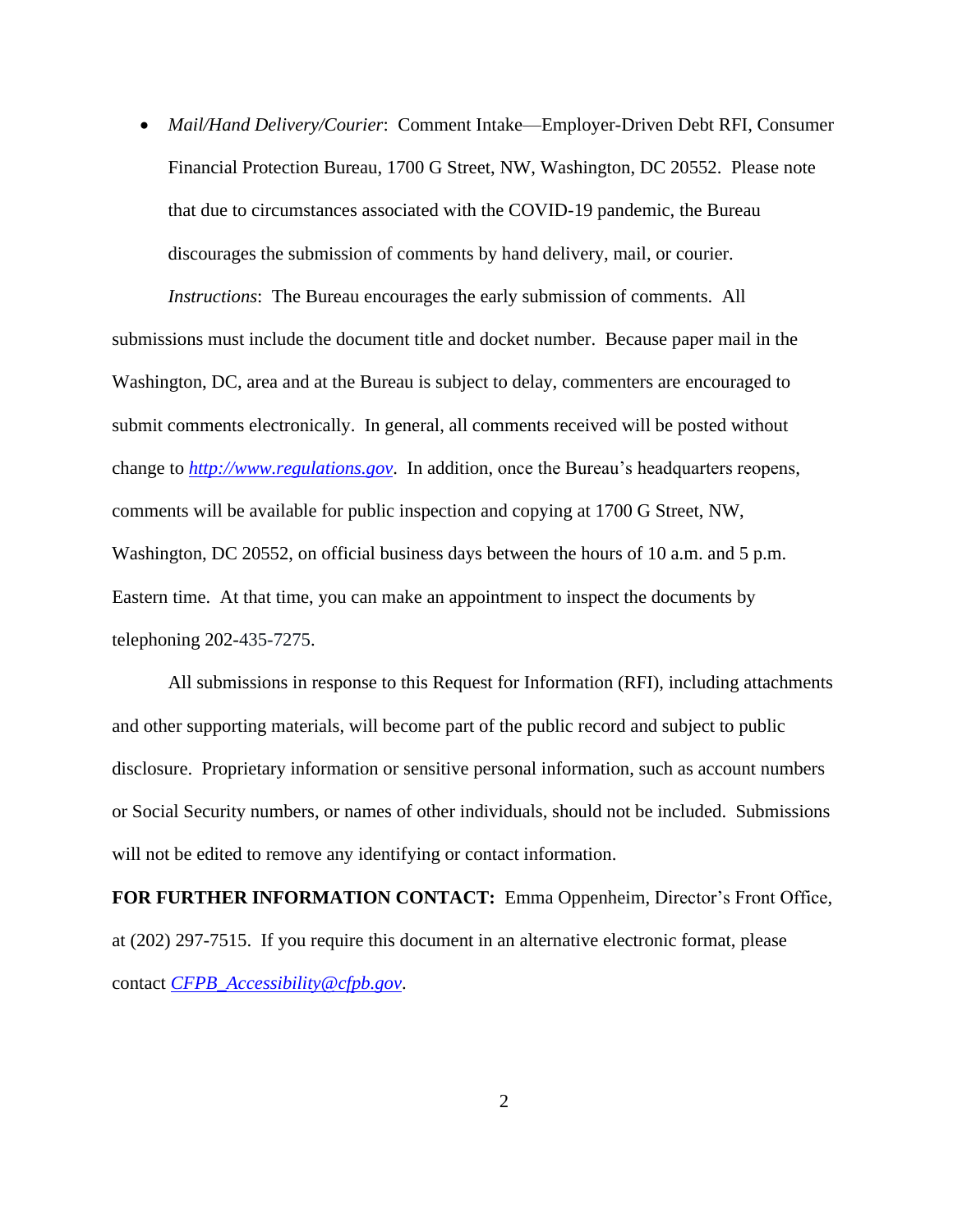### **SUPPLEMENTARY INFORMATION:**

### **I. Background:**

#### *Employer-Driven Debt*

The CFPB has identified a potentially growing market of debt obligations incurred by consumers through employment arrangements. These debts (referred to here as employer-driven debts) appear to involve deferred payment to the employer or an associated entity for employermandated training, equipment, and other expenses. In this marketplace, the users of these financial products and services are workers or job seekers and the firms offering or providing these financial products or services are employers or associated entities.

Though they may take other forms, employer-driven debt products appear to include:

- **Training Repayment Agreements that require workers to pay their employers or third-party entities for previously undertaken training provided by an employer or an associated entity if they separate voluntarily or involuntarily within a set time period.** These trainings may have been required in order to obtain a job or a promotion and may be of dubious value outside of the company-specific setting. These agreements generally require payment when workers leave their employment arrangements.
- **Debt owed to an employer or third-party entity for the up-front purchase of equipment and supplies essential to their work or required by the employer, but not paid for by the employer.** These products might be common in employment relationships in which workers are outsourced or classified as independent contractors. Workers may also owe deferred payments related to maintenance of equipment and supplies.

3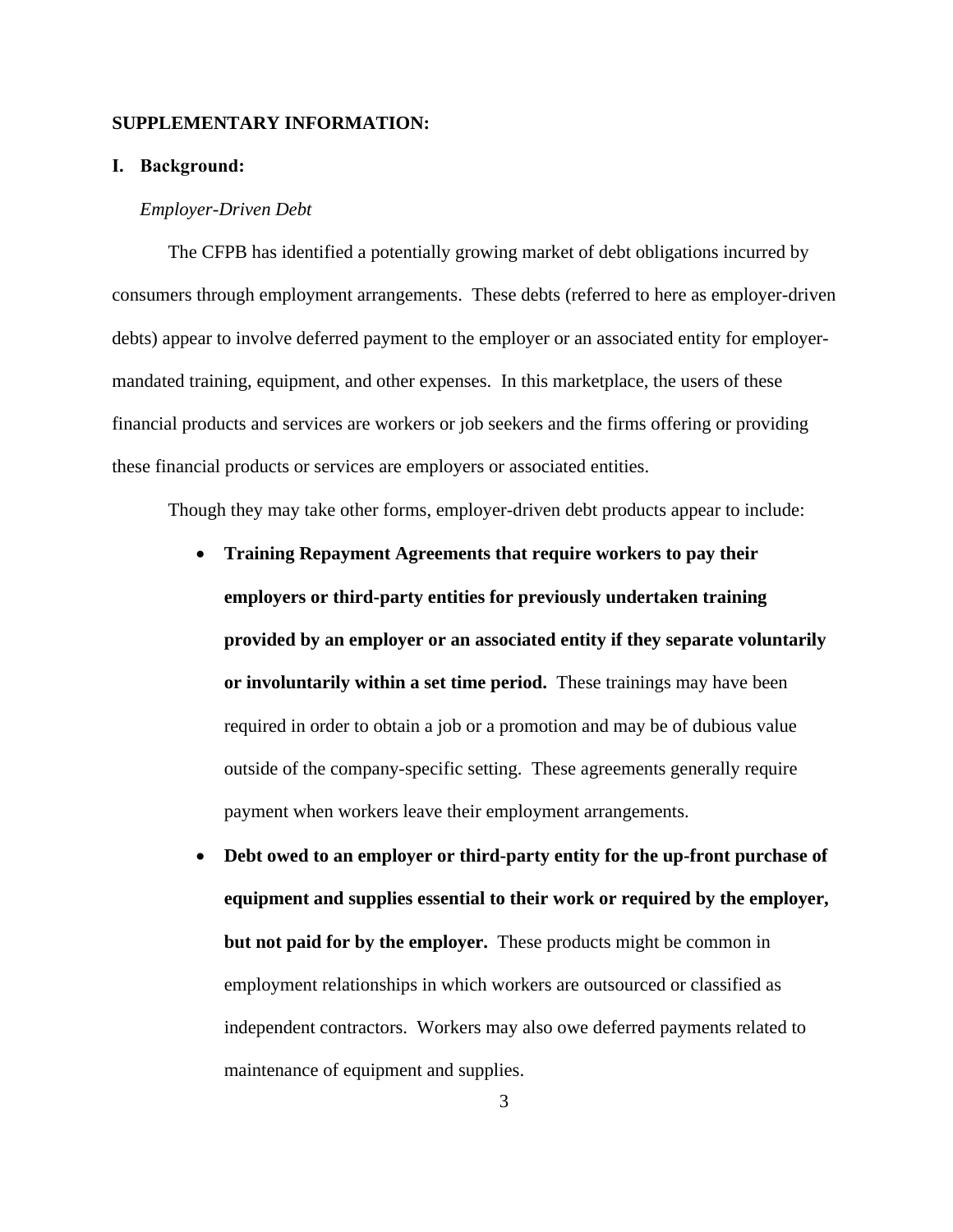## *Risks to Consumers*

Employer-driven debt, like other debt, could pose risks to consumers, including overextension of household finances, errors in servicing and collection, default, and inaccurate credit reporting. As with other debt, errors and misinformation can create heightened risks of consumer harm at each stage of the debt life cycle, from origination through servicing and default or payoff. The CFPB understands that, in addition to these general risks, employerdriven debt may also pose additional risks to consumers: consumers may not understand whether these arrangements involve an extension of credit, whether they have the ability to comparison shop for credit offered by others, or whether entering into the debt agreement is a condition of employment. Additional risks specific to the employment context may include whether default on the debt threatens continued or future employment, or whether the status of the debt is impacted by a decision to seek alternative employment. These risks might limit competition and transparency in this market for consumer financial products and services.

#### **II. Request for Comment**

This request seeks information from the public on how employer-driven debt has impacted consumers. The CFPB is particularly interested in hearing from consumers, worker organizations and labor unions, employers (including employers trying to compete with other employers using employer-driven debt), social services organizations, consumer rights and advocacy organizations, legal aid attorneys, academics and researchers, small businesses, financial institutions, and state and local government officials.

The CFPB welcomes the submission of descriptive information about experiences faced by people participating in the market, as well as quantitative data about employer-driven debt. The CFPB is interested in receiving comments relating to debt incurred to an employer or an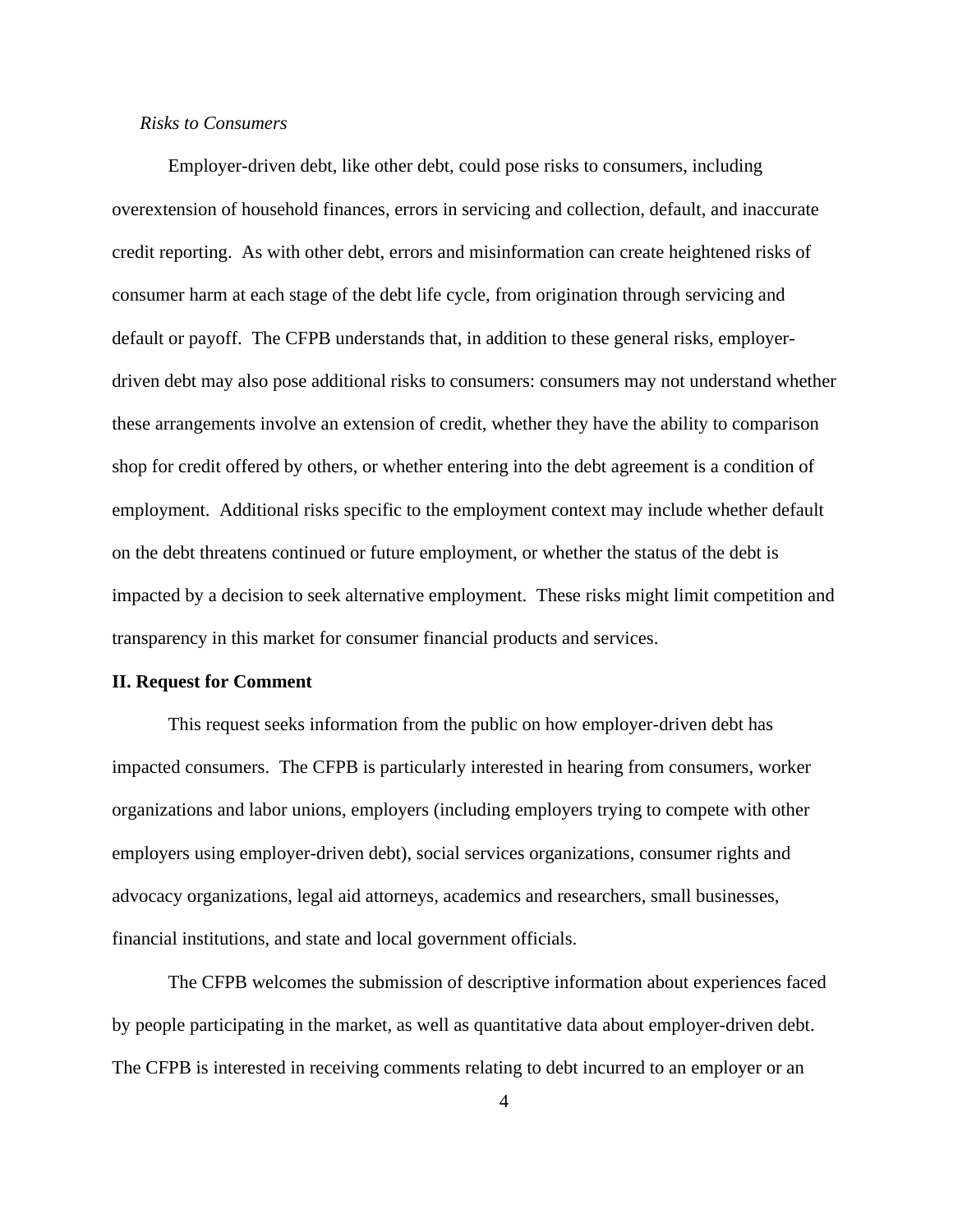associated entity, taken on in pursuit or in the course of employment. Commenters need not answer all or any of the specific questions posed. The CFPB anticipates analyzing this information in the service of better understanding the relationship between labor practices and the market for consumer financial products or services and identifying priority areas for future action.

### *Market-level inquiries*

For commenters with information about employer-driven debt at a market level, please share research or findings relevant to any part of the origination-to-collections lifecycle, including:

- 1. What is the total debt burden attributable to employer-driven debt? What data and evidence exist about the scope of employer-driven debt, including how many workers are subject to related practices?
- 2. What effect does employer-driven debt and related practices have on workers and their families? How does it affect household decision-making and balance sheets?
- 3. What firms or sectors are associated with employer-driven debt?
- 4. Is there any relationship between market concentration in particular industries and the use of employer-driven debt?
- 5. What are the effects of employer-driven debt on employers who impose it, or facilitate it being imposed, on their employees?
- 6. What are the effects of employer-driven debt on employers who do not impose it, but compete for labor with employers who do?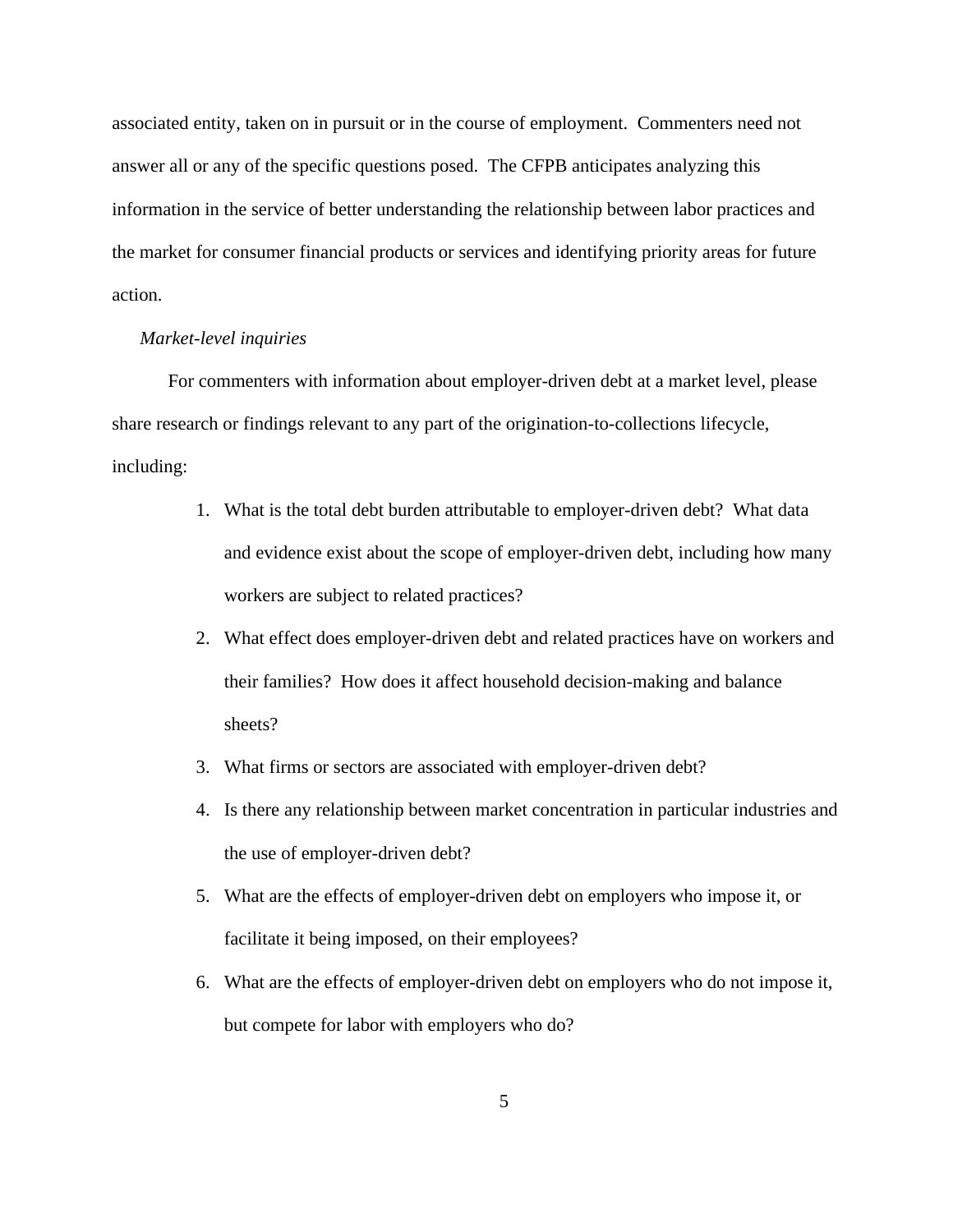- 7. To what extent do these debts increase employee retention or limit worker mobility?
- 8. To what extent do employers or related third parties obtain state licenses for any financial products provided to employees?
- 9. How might the CFPB use its supervision, enforcement, research, rulemaking, and consumer complaint functions with respect to employer-driven debt?

## *Pre-Origination*

- 1. Prior to creating the debt obligation, do employers or their agents evaluate likelihood of repayment on the part of the employee?
- 2. If yes, what information is used to evaluate likelihood of repayment?
- 3. What information, if any, do employers or their agents use to inform whether or not they impose the debt obligation and its terms? For what purposes are employer-driven debts incurred?

### *Origination*

- 1. Are these debts incurred before or after an employee accepts employment?
- 2. For what purposes are employer-driven debts incurred?
- 3. How are the extensions of credit structured?
- 4. What are the typical terms of the extension of credit?
	- a. How is the amount of the debt determined?
	- b. Does the amount include interest and fees?
- 5. Do employers contract with third parties to offer credit to workers?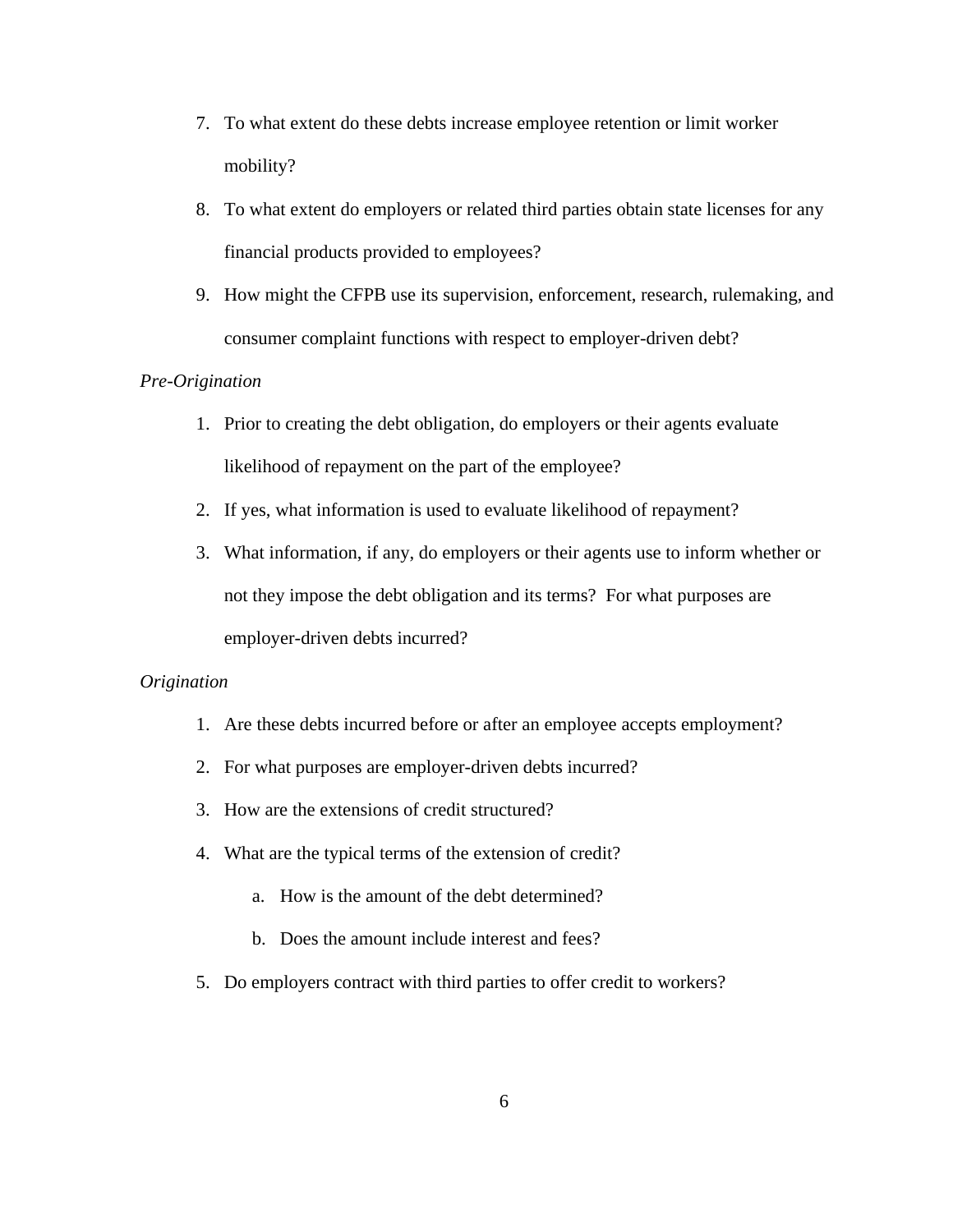- 6. How do employers or their associated entities market to workers, and what statements are made as to the value of the employer-driven debt to the workers' earnings?
- 7. How are the terms and conditions of the extensions of credit communicated to workers?
- 8. Are the terms of the extensions of credit offered on a take-or-leave basis, or are workers able to negotiate the terms?
- 9. Are workers provided any information about other financing alternatives?
- 10. What triggers the worker's obligation to pay?
- 11. What are the circumstances, if any, under which a worker need not pay?
- 12. What is the duration of the credit agreement? If there are circumstances under which a worker need not pay, how long does the credit agreement last? If a worker's obligation to pay is triggered, how long is the repayment period?
- 13. What types of contracts or promissory notes do employees sign to enter into these agreements?
- 14. Are the extensions of credit ever assigned, sold, transferred, or otherwise conveyed to a party other than the originator? If so, at what point and to whom? For what purposes are employer-driven debts incurred?

#### *Servicing and Collections*

- 1. How are payments collected?
- 2. What collection practices are used by employers collecting employer-driven debt?
- 3. Are employers collecting employer-driven debt engaging in collection activities in-house or through third-party debt collection companies or finance companies?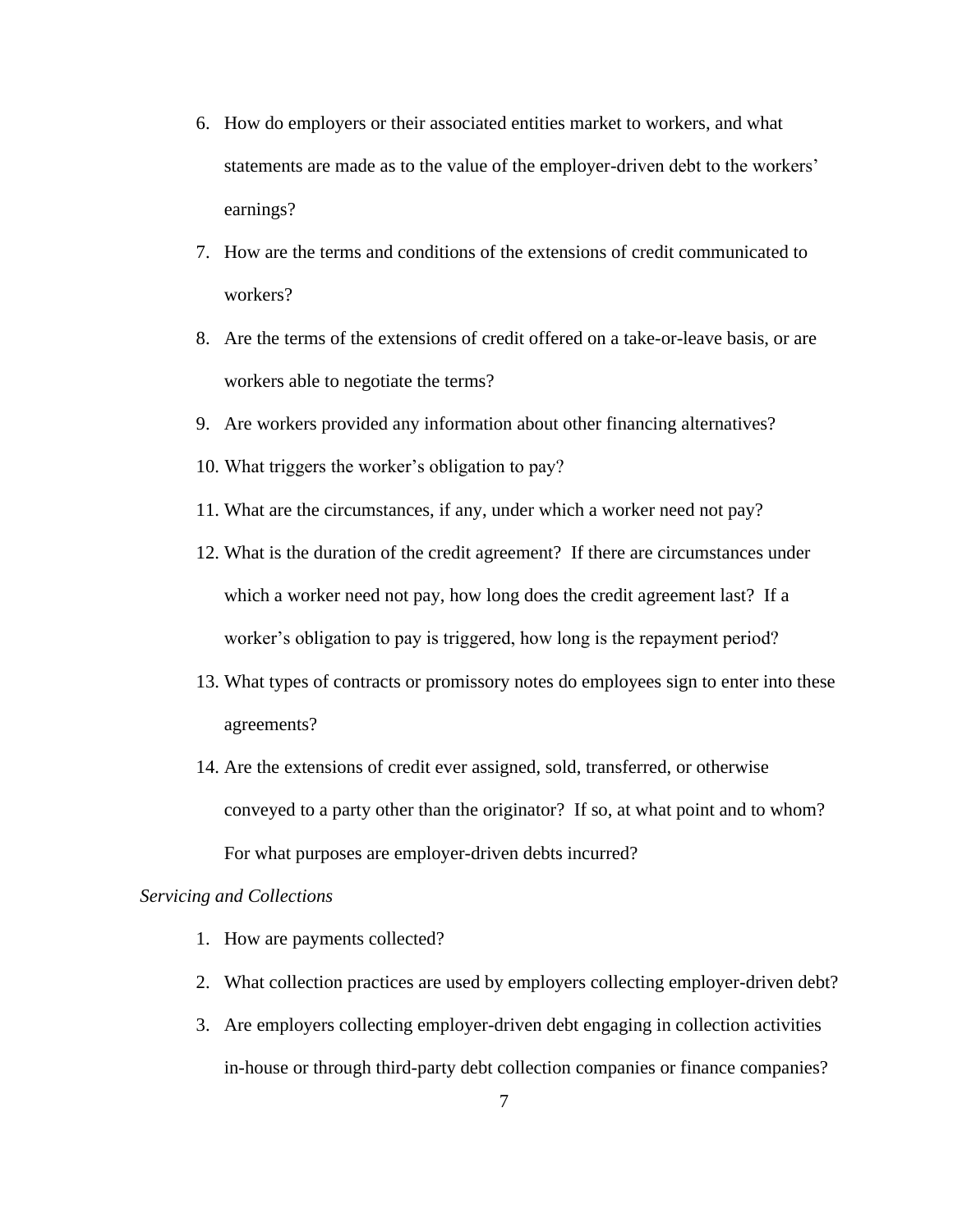- 4. If employers engage third-party debt collection companies, what type of oversight are they conducting?
- 5. Do employers or their agents threaten or engage in debt collection lawsuits to collect these debts?
- 6. Do employers or their agents cease collection efforts when a worker files for bankruptcy? Do employers or their agents cease collection efforts when a worker obtains bankruptcy discharge? How are payments collected?

## *Disputes*

- 1. Do employers who impose employer-driven debt have processes, policies, and procedures for taking and handling disputes about the debt?
- 2. Following disputes, do employers modify the terms of debt instruments, cease collections, or cease or modify any consumer reporting?

## *Credit Reporting*

- 1. To what extent do employers or related third parties furnish information to credit reporting companies regarding these debts?
- 2. What information do employers or related third parties furnish to credit reporting companies regarding the debt?
- 3. Do employers or related third parties furnish information to other consumer reporting companies, such as employment screening companies?
- 4. Are employers engaging in furnishing activities in-house or through third parties?
- 5. Do employers who impose employer-driven debt have processes, policies, and procedures for taking and handling disputes about reporting of the debt?

## *Transaction-level inquiries*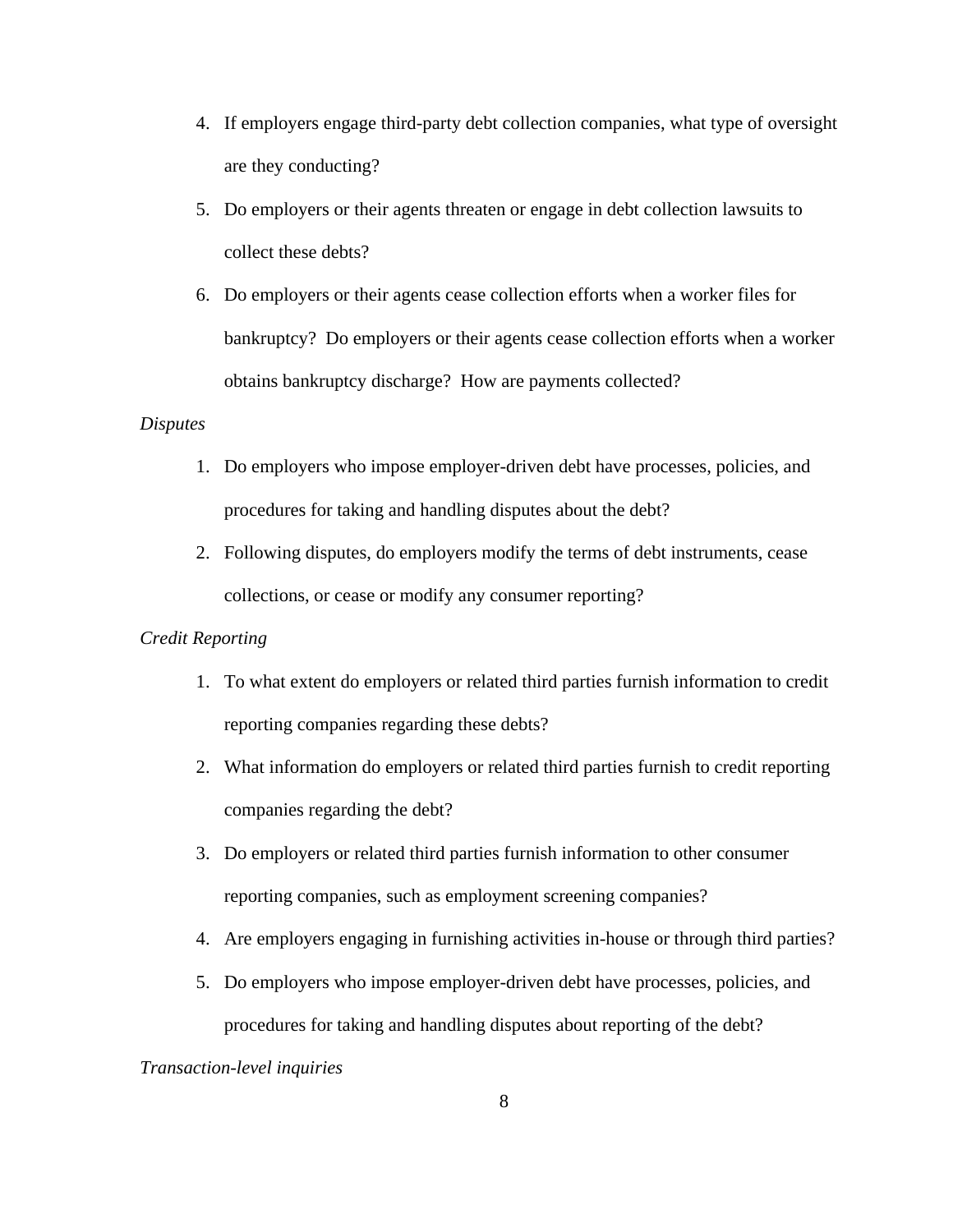For commenters with experiences pertaining to employer-driven debt, please share your experiences relevant to any part of the origination-to-collections lifecycle, including:

## *Pre-Origination*

- 1. Did your employer or an agent evaluate your likelihood of repaying before originating the debt?
- 2. If yes, how did they evaluate your likelihood of repaying?
- 3. Did your employer collect any financial information from you before originating the debt?
- 4. Did your employer obtain a credit report or consumer report on your before originating the debt?

## *Origination*

- 1. What is the name of the employer and/or third party associated entity originating the debt?
- 2. Was the debt incurred:
	- a. To a prospective employer or third party in order to get a job with that employer;
	- b. To a current employer or associated entity in order to maintain employment or become eligible for better wages, more complex duties, more hours, or a formal promotion;
	- c. Or both?
- 3. What was the debt was for?
- 4. What was the amount of the debt?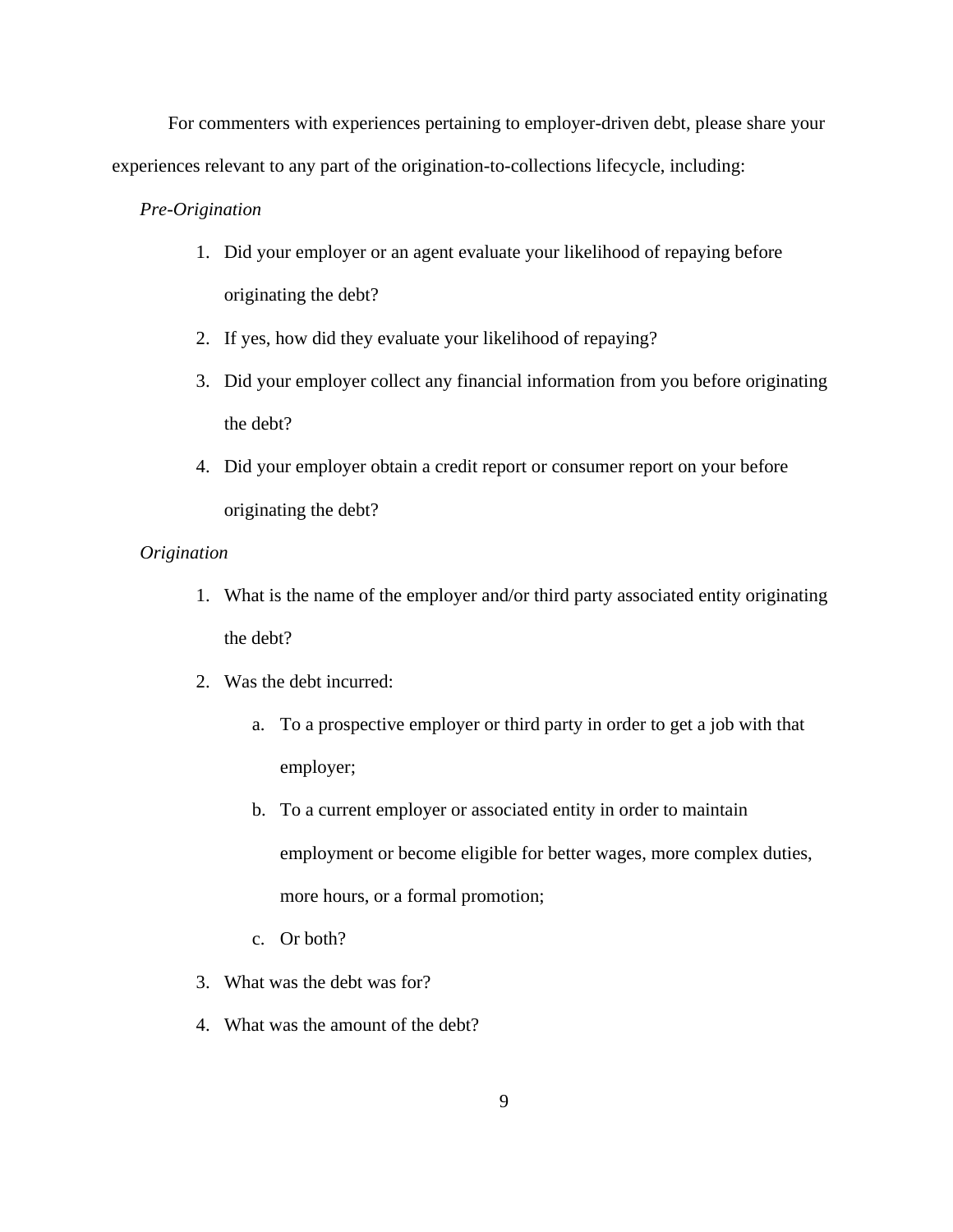- 5. Were you charged any fees, penalties, or interest charges? If so, how were they disclosed?
- 6. Were there any other terms or conditions? If so, how were they disclosed?
- 7. Was the training, equipment, or other item, or the financing of that item, marketed to you? If so, how?
- 8. Was the training required for a professional license or credential, such as from a state licensing agency or professional body? Did you already have educational or other professional qualifications related to the employment?
- 9. Do you believe the cost you incurred for the training, equipment, or other item fairly reflects its value?
- 10. If you were required to obtain training, equipment, or some other item in order to obtain or advance your employment, were you given choices in how to finance it, and where or from what firm to obtain the training, equipment, or other item?
- 11. What is the name of the company or entity from which you received the training, equipment, or any other item in order to obtain or advance your employment?
- 12. What is the name of the company or entity that financed the debt?
- 13. If you feel comfortable doing so, please share any documents or communications, including any marketing, advertisements, contracts, or disclosures, associated with the employer-driven debt.

## *Servicing and Collections*

- 1. If you took out employer-driven debt, have you had to pay your employer back?
- 2. If you have not had to pay your employer back, why not?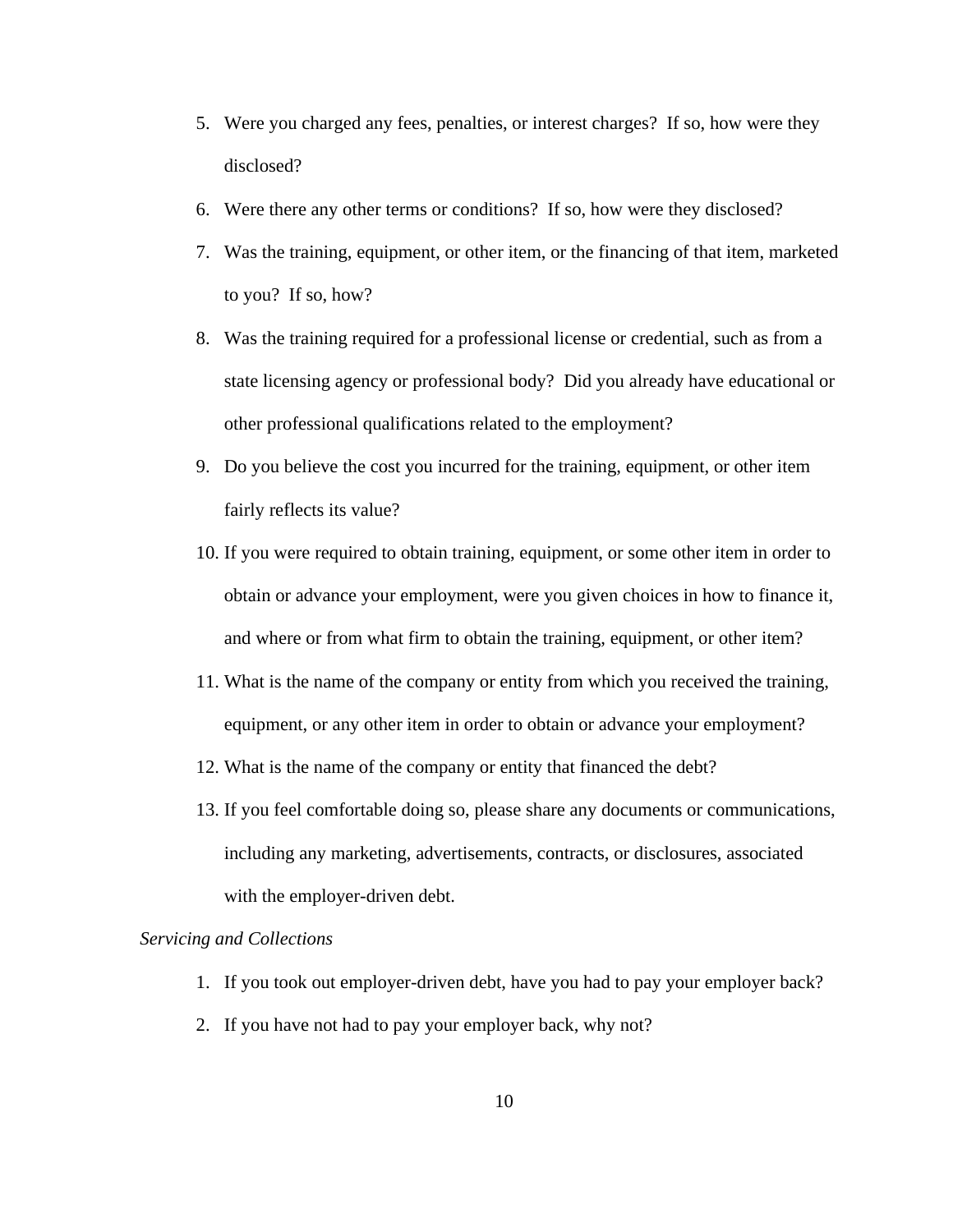- 3. Did any specific conditions trigger a requirement that you pay back your employer (for example: leaving your job)?
- 4. How have you made your payments (e.g., via payroll withholding, ACH, sending checks, etc.)?
- 5. Did you have a choice in how to make your payments?
- 6. What collection tactics were used if you fell behind in your payments or defaulted?
- 7. Did your employer or their agent initiate a lawsuit against you in order to collect the debt?
- 8. If you feel comfortable doing so, please share any documents associated with the servicing or collection of the employer-driven debt, including billing notices, collection notices, etc.
- 9. If you have declared bankruptcy, did your employer or their affiliate stop trying to collect the debt?

## *Disputes*

- 1. Have you disputed any aspect of the debt with your employer, the finance company, or any other third party associated with the debt?
- 2. What was the nature of your dispute?
- 3. To whom did you make your dispute?
- 4. How did the recipient of the dispute respond?
- 5. Was any element of your debt, including whether you would have to make any payments, altered following your dispute?

# *Credit Reporting*